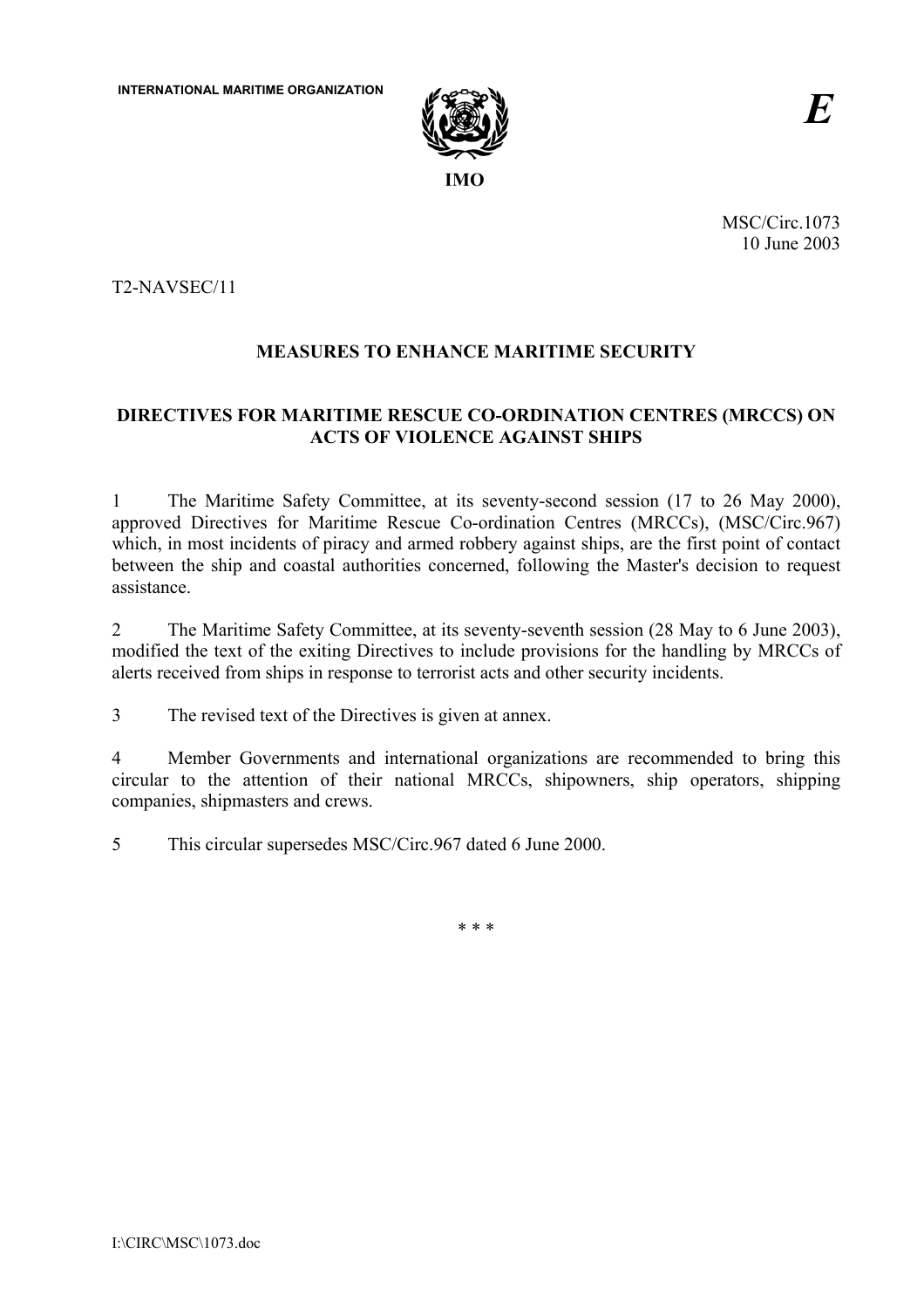### ANNEX

## **DIRECTIVES FOR MARITIME RESCUE CO-ORDINATION CENTRES (MRCCs)**

#### **1 Definitions**

"Act of violence": For the purposes of this circular, the phrases "act of violence" and "acts of violence against ships" encompass acts of piracy, acts of armed robbery against ships and any other security incident directed against a ship which does not fall into one of the preceding categories. For the purposes of this circular, the "ship" includes all persons on board.

"Piracy" The 1982 United Nations Convention on the Law of the Sea (UNCLOS) (article 101) defines piracy as follows:

ìPiracy consists of any of the following acts:

- (a) any illegal acts of violence or detention, or any act of depredation, committed for private ends by the crew or the passengers of a private ship or a private aircraft, and directed:
	- (i) on the high seas, against another ship or aircraft, or against persons or property on board such ship or aircraft;
	- (ii) against a ship, aircraft, persons or property in a place outside the jurisdiction of any State;
- (b) any act of voluntary participation in the operation of a ship or of an aircraft with knowledge of facts making it a pirate ship or aircraft;
- (c) any act inciting or of intentionally facilitating an act described in sub-paragraph (a) or  $(b)$ ."

ìSecurity Forces Authorityî: For the purposes of this circular, and in accordance with the organization of and the decisions by the national Governments, the SFA (Security Forces Authority) is generally a national or regional command of a public agency such as the Navy, Coast Guard or Police in charge of providing the response to security incidents.

Elisa is security incident". SOLAS 1974, as amended, chapter XI-2 defines a security incident as "any" suspicious act or circumstance threatening the security of a ship, including a mobile offshore drilling unit and a high speed craft, or of a port facility or of any ship/port interface or any ship to ship activity".

ìOvert Security Alertî: For the purposes of this circular, an overt security alert uses a communication channel or method which makes no attempt to deny knowledge of its activation and use, for example VHF broadcast.

ìCovert Security Alertî: For the purposes of this circular, a covert security alert uses a communication channel or method designed to deny knowledge of its activation to perpetrators of the acts of violence, for example a ship security alert system as detailed in the ISPS Code.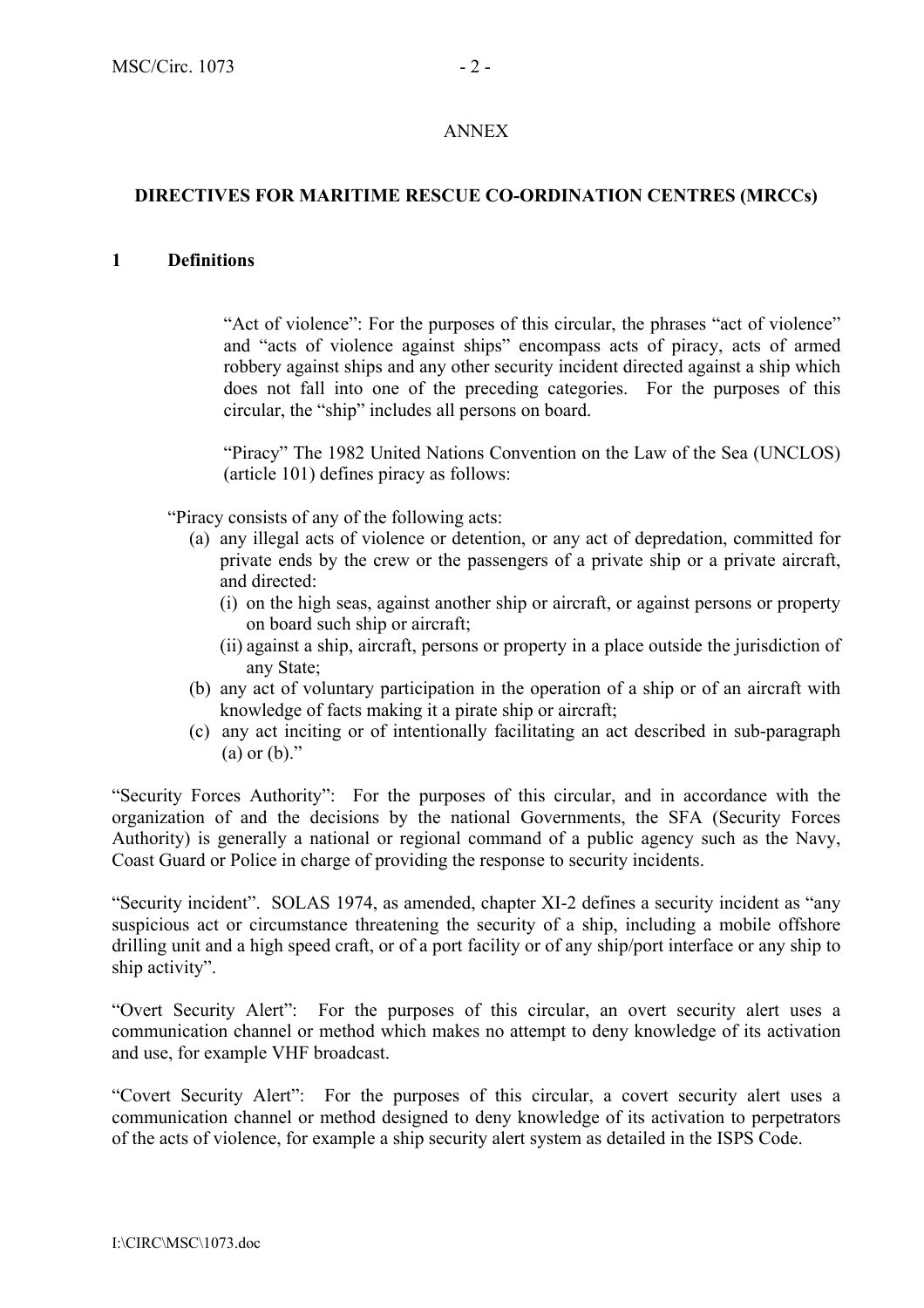## **2 General**

2.1 While all Governments may grant their maritime rescue co-ordination centre(s)  $(MRCCs)^1$ , in addition to those of search and rescue (SAR), powers in the application of national regulations and instructions, the response to acts of violence against ships is the only one of these extensions that forms part of the IMO regulations2. In this way, MRCCs are incorporated in the organization that Governments have to set up to deal with acts of violence against ships, which may occur suddenly and anywhere.

2.2 For these reasons, this circular has been drawn up especially for the MRCCs<sup>2</sup>, taking into consideration their own situations and normal activities. It should be considered in connection with guidance on maritime security given in chapter XI-2 of the SOLAS Convention, and the International Ship and Port Facility (ISPS) Code, and guidance on piracy and armed robbery against ships given in MSC/Circ.622/Rev.1 for Governments, and MSC Circ.623/Rev.1 aimed at shipping companies, masters and crews.

2.3 MRCCs can expect to receive a ship security alert of an act of violence against a ship in a number of ways. This ship security alert can come directly from the ship or via an alternative source. These alternative sources include, but are not limited to, other ships, an adjacent MRCC, the national SFA, ship operators and flag State administrations.

2.4 The immediate MRCC response to an alert should be determined by whether the alert received by the MRCC is determined to be an overt alert or a covert alert. Determining whether the alert is overt or covert is a critical factor as the response for each is extremely different as shown below:

- .1 Overt Security Alert: For an overt alert communication with the ship or other ships in the vicinity of the ship under threat or attack need not be delayed or disguised, for example a Master of a ship may use an overt alarm to discourage an attack;
- .2 Covert Security Alert: For a covert alert **no attempt is to be made** to contact the ship originating the alert and no communications are to be made with other ships in the vicinity of the ship under threat. A Master of a ship may use a covert alarm to deny those posing the threat or making an attack the knowledge that an alert has been made; and
- .3 Unspecified Security Alert: A security alert is deemed to be unspecified when:
	- .1 it is unclear whether the alert is overt or covert; or
	- .2 the initial alert is overt and this is subsequently superseded by a declaration that it is a covert alert.

Detailed guidance for these three situations is provided in the operating instructions below.

 $\overline{a}$  $1$  Certain missions, which MRCCs have to carry out, in addition to search and rescue, are however set out in chapter 7 of the IAMSAR Manual, volume II

 $2$  All the aspects laid down for the MRCC in this circular should be taken as valid for the joint rescue co-ordination centres (JRCC) and, if the national authority so decides, for the maritime rescue sub-centres (MRSC) and joint rescue sub-centres.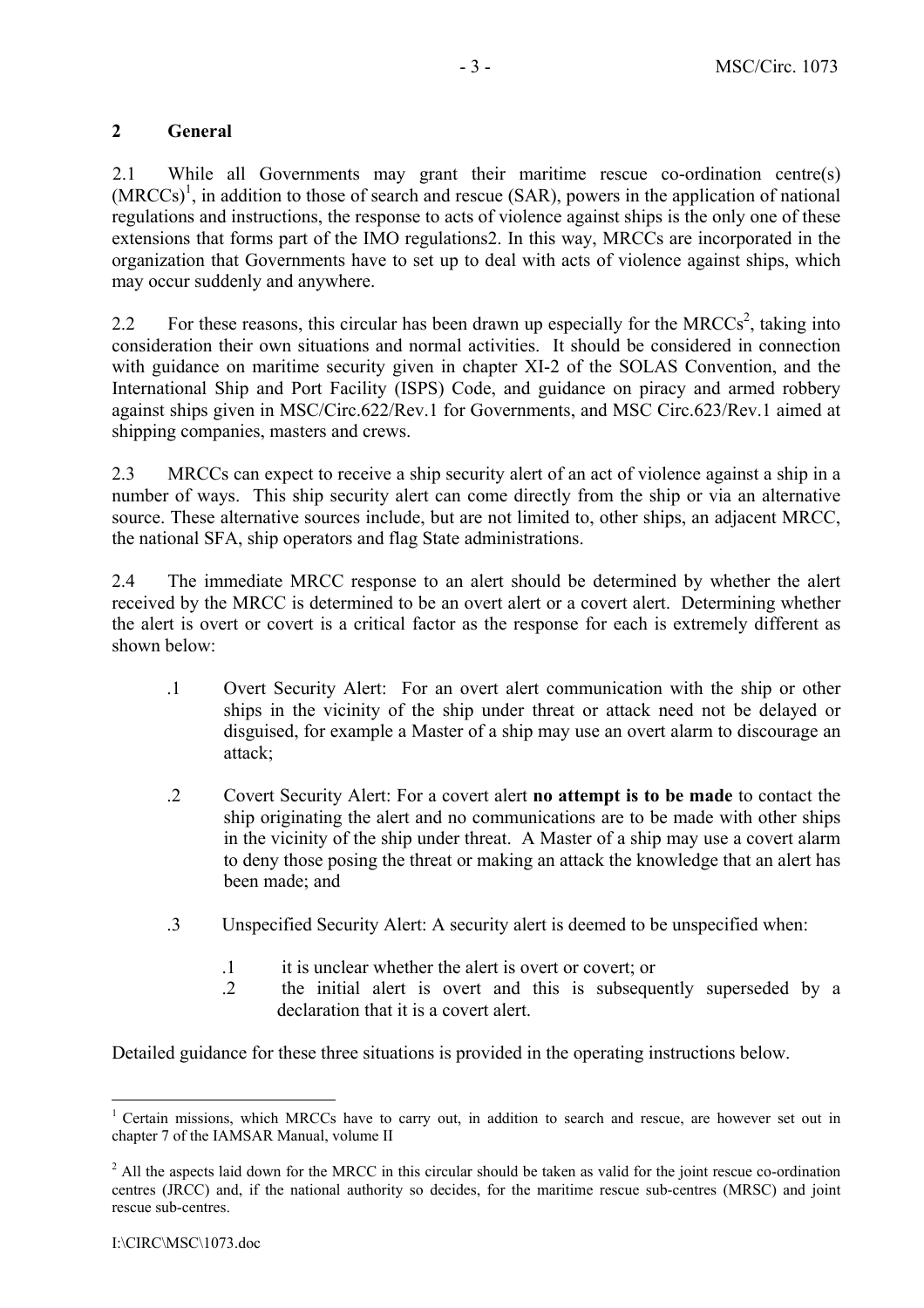2.5 Bilateral agreements between States may be reached for the application of co-operation procedures that might differ from those set out above.

### **3 Preparatory measures**

It is essential that MRCCs are in all respects prepared for situations involving acts of violence against ships. Preparatory measures taken by each MRCC must include actions to:

- .1 ensure that the MRCC is in possession of appropriate national instructions giving details of the Security Force Authority (SFA) responsible for the operational application of contingency plans (counter-measures) to deal with situations involving acts of violence against ships;
- .2 establish fast and effective methods of communication for use between the MRCC and the SFA in question. These methods of communication should be tested on a regular basis;
- .3 If appropriate and feasible, repeat points 3.1 and 3.2 above for each State whose coastal waters are included in the search and rescue region (SRR) of the MRCC;
- .4 ensure the MRCC has clear written procedures and instructions on the actions to be taken by operations personnel when dealing with an act of violence against a ship;
- .5 establish who is responsible for notifying other Administrations and Contracting Governments of the act of violence in accordance with SOLAS 1974, as amended, chapter XI-2, regulations 6 and 7; and
- .6 train the MRCC personnel in:
	- .1 the risks of an act of violence against a ship in the SRR covered by the MRCC in particular and the phenomenon of acts of violence against ships in general;
	- .2 the use of the MRCC procedures and instructions relating to acts of violence against ships;
	- .3 the communications regarding attacks or threats of attack that the MRCC might receive; and
	- .4 the reports to be sent in the event of an alert and all other actions to be taken.

#### **4 Operating measures**

#### 4.1 **Action to be taken by MRCCs upon receipt of all types of security alerts**:

.1 If the position of the incident is within the SRR of the MRCC, the MRCC should immediately inform the appropriate SFA, using the method of communications set out in 3.2. In addition, if the position is close to the boundaries of the SRR, the MRCC should also inform the appropriate neighbouring MRCC; and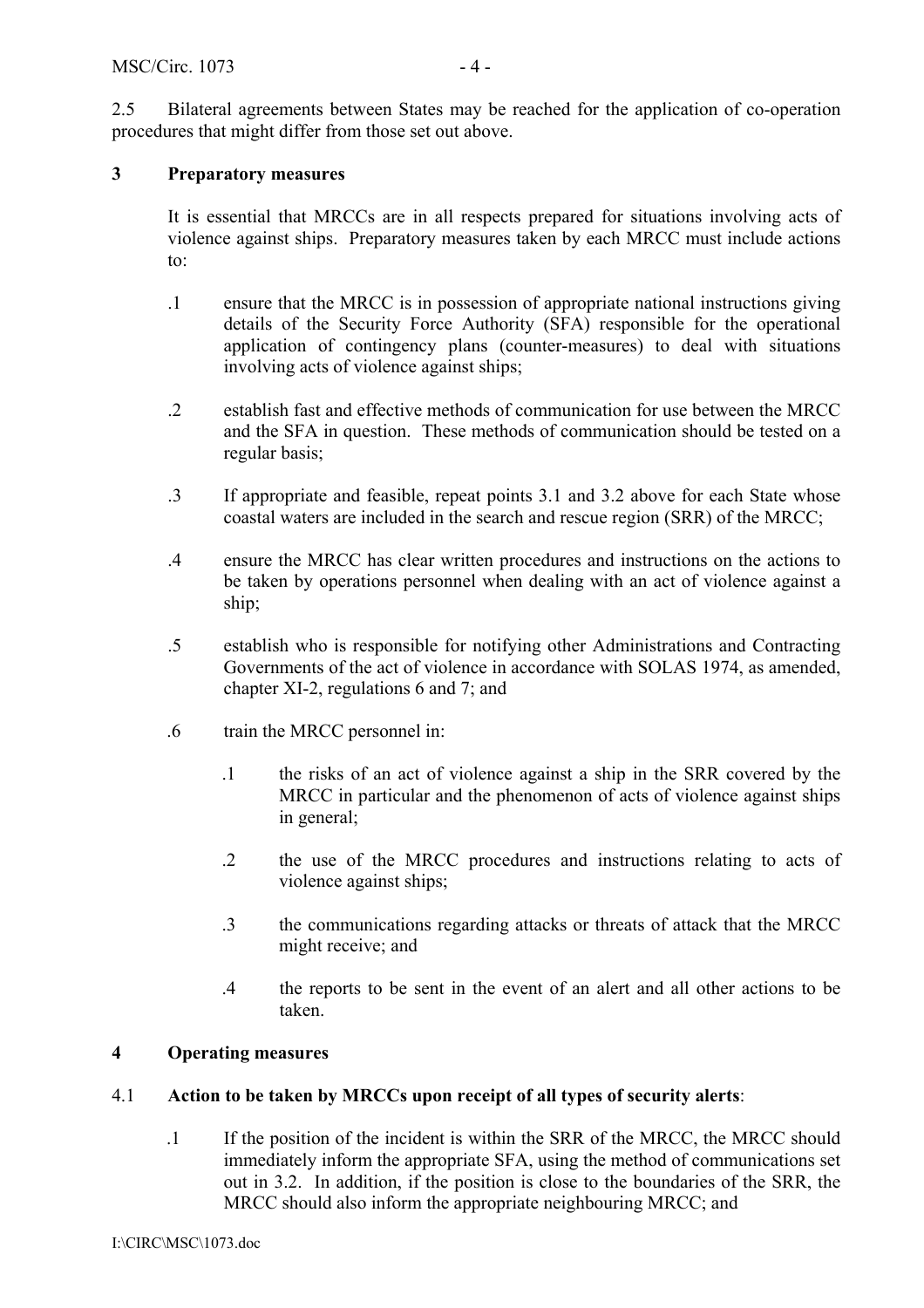.2 If the position of the incident is outside the SRR of the MRCC, the MRCC should relay the alert to the appropriate MRCC using the normal methods of communication among MRCCs for search and rescue operations or other predetermined discreet inter-MRCC communication channels as appropriate.

### **4.2 Operating measures for OVERT security alerts**

 In the event of receiving an overt security alert, in addition to the actions detailed in paragraph 4.1 above MRCCs should:

- .1 maintain contact with the SFA and other parties as detailed in 4.1above;
- .2 contact the ship to determine if the security alert is real or false and to ascertain the nature of the current situation;
- .3 if no response is received, assume that the act of violence is ongoing and advise the SFA accordingly;
- .4 determine the most effective way of issuing a security alert warning for the other ships in the vicinity using appropriate systems and procedures<sup>2</sup> and
- .5 place SAR resources on standby if appropriate. Prior to authorizing their dispatch by the MRCC, the SFA should determine the risk to the SAR assets.

#### **4.3 Operating measures for COVERT security alerts**

 In the event of receiving a covert security alert, in addition to the actions detailed in paragraph 4.1 above, MRCCs should:

- .1 maintain contact with the SFA and other parties as detailed in 4.1 above;
- .2 under no circumstances should an MRCC receiving a covert security alert acknowledge receipt of the information received. In addition the MRCC must not send any communication or advice to the Master, other persons on board, or ships in the vicinity of the incidents related to that incident unless directed by the SFA;
- .3 place SAR resources on standby if appropriate. Prior to authorizing their dispatch by the MRCC, the SFA should determine the risk to the SAR assets; and
- .4 assist the SFA by providing operational information as requested by the SFA.

#### **4.4 Operating measures for UNSPECIFIED security alerts**

Unspecified alerts should be treated as covert in accordance with paragraph 4.3 above.

#### **5 Additional Actions**

5.1 The MRCC should endeavour to keep the ship's Administration informed of the acts of violence committed against this ship and of their consequences.

<sup>2</sup> e.g Refer to format and drafting guidance in COMSAR/Circ.15 – Joint IMO/IHO/WMO Manual on Maritime Safety Information (MSI)